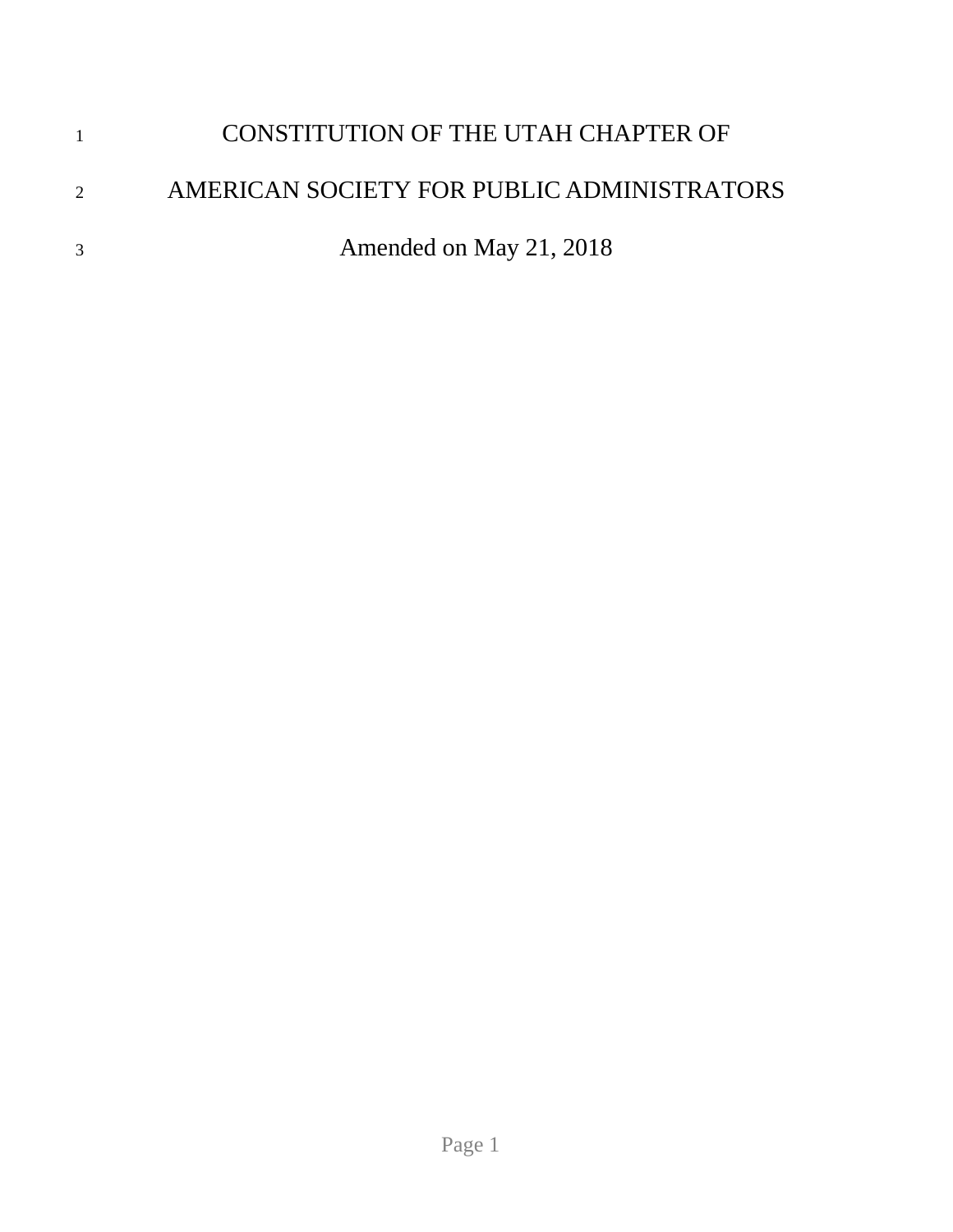| $\overline{4}$ | Contents |
|----------------|----------|
| 5              |          |
| 6              |          |
| $\tau$         |          |
| 8              |          |
| 9              |          |
| 10             |          |
| 11             |          |
| 12             |          |
| 13             |          |
| 14             |          |
| 15             |          |
| 16             |          |
|                |          |

 $17$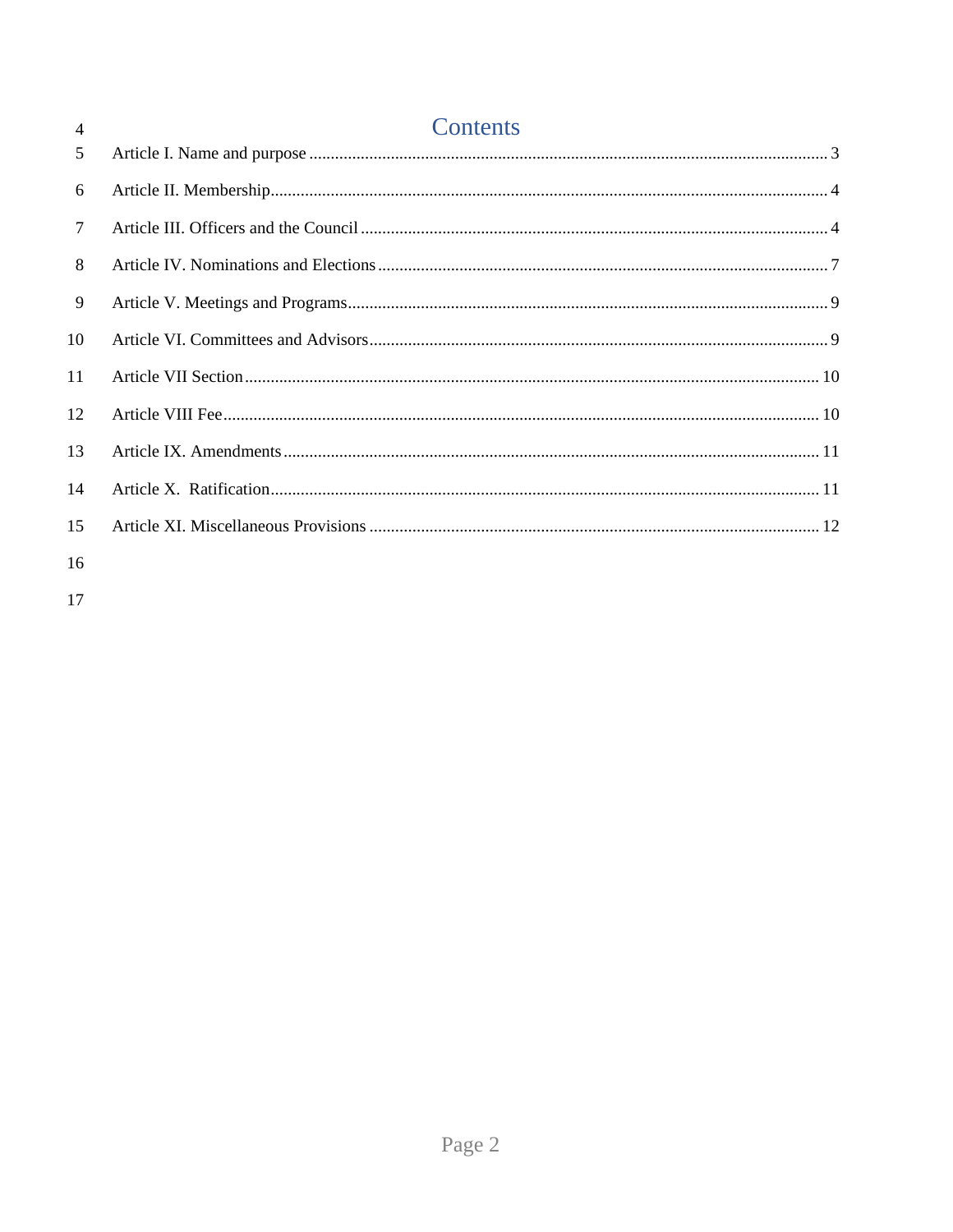<span id="page-2-0"></span>

| 18 | Article I. Name and purpose                                                                            |
|----|--------------------------------------------------------------------------------------------------------|
| 19 | <b>Section 1.01</b>                                                                                    |
| 20 | The name of this Chapter shall be the Utah Chapter of the American Society for Public                  |
| 21 | Administration, hereafter referred to as the Chapter.                                                  |
| 22 | <b>Section 1.02</b>                                                                                    |
| 23 | This Chapter is organized for the professional and educational purposes of exclusively                 |
| 24 | charitable and educational purposes within the meaning of Section $501(c)(3)$ of the Internal          |
| 25 | Revenue Code of 1986, as now in effect or as may hereafter be amended ("Code"). Without                |
| 26 | limiting the generality of the foregoing, such purposes include the following:                         |
| 27 |                                                                                                        |
| 28 | Advancing the science, processes, and art of public administration.<br>a)                              |
| 29 | Advancing the equality of opportunity of all persons through public administration.<br>b)              |
| 30 | Upholding, and promoting integrity, ethics and professionalism in the public service.<br>$\mathbf{c})$ |
| 31 | Facilitating the exchange of knowledge and experience among people interested or<br>$\rm d)$           |
| 32 | engaged in the field of public administration.                                                         |
| 33 |                                                                                                        |
| 34 | In furtherance of its exclusively charitable and educational purposes, the Chapter shall have all      |
| 35 | general powers of an unincorporated association under the law of the State of Utah as now in           |
| 36 | effect or as may hereafter be amended, together with the power to solicit and accept grants and        |
| 37 | contributions for such purposes.                                                                       |
| 38 | <b>Section 1.03</b>                                                                                    |
| 39 | The Chapter shall serve the State of Utah.                                                             |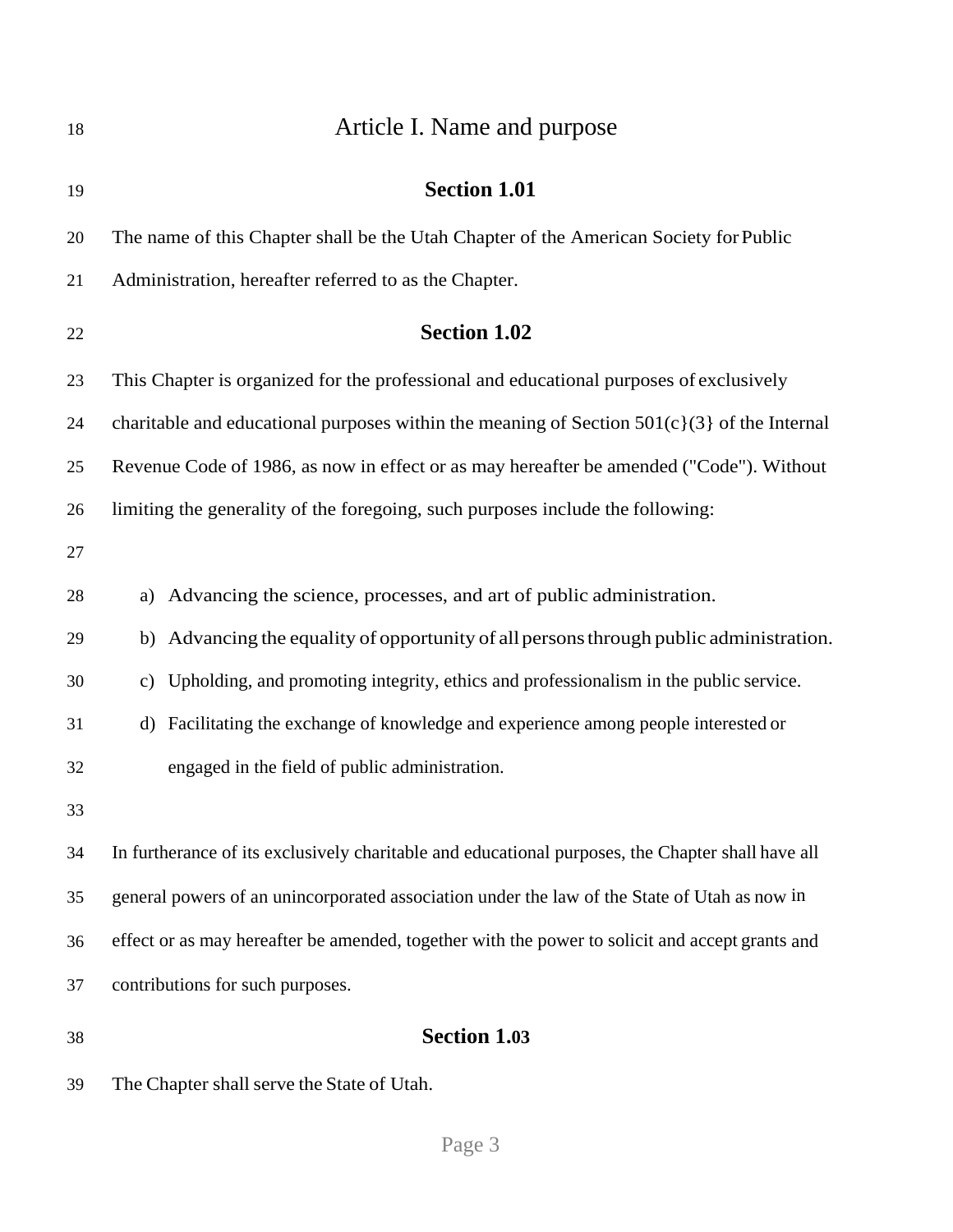<span id="page-3-1"></span><span id="page-3-0"></span>

| 40 | Article II. Membership                                                                             |
|----|----------------------------------------------------------------------------------------------------|
| 41 | <b>Section 2.01</b>                                                                                |
| 42 | Any person anywhere in the state of Utah interested in the purposes of the Chapter shall be        |
| 43 | eligible for membership.                                                                           |
| 44 | <b>Section 2.02</b>                                                                                |
| 45 | All individuals holding membership in the Chapter shall have the right to vote for the President-  |
| 46 | elect, Council members at-large, stand for election to office, attend meetings of the Council, and |
| 47 | may have such other rights and benefits of membership as the Council may from time to time         |
| 48 | determine.                                                                                         |
| 49 | <b>Section 2.03</b>                                                                                |
| 50 | Chapter membership shall terminate automatically without the necessity of any action by the        |
| 51 | Chapter whenever any member fails to pay dues when said dues are due and payable.                  |
| 52 |                                                                                                    |
| 53 | Article III. Officers and the Council                                                              |
| 54 | <b>Section 3.01</b>                                                                                |
| 55 | The Officers of this Chapter shall be a President, President-elect, Secretary, and Treasurer. The  |
| 56 | duties of the officers shall be as described in Addendum I.                                        |
| 57 | <b>Section 3.02</b>                                                                                |
| 58 | The governing body of the Chapter shall be the Chapter Council (herein "Council"), which           |
| 59 | shall consist of the Chapter Officers, the most recent Past President, and 6 Council members       |
| 60 | at large, four (4) to be elected each year for two years term. The Council shall manage the        |
|    |                                                                                                    |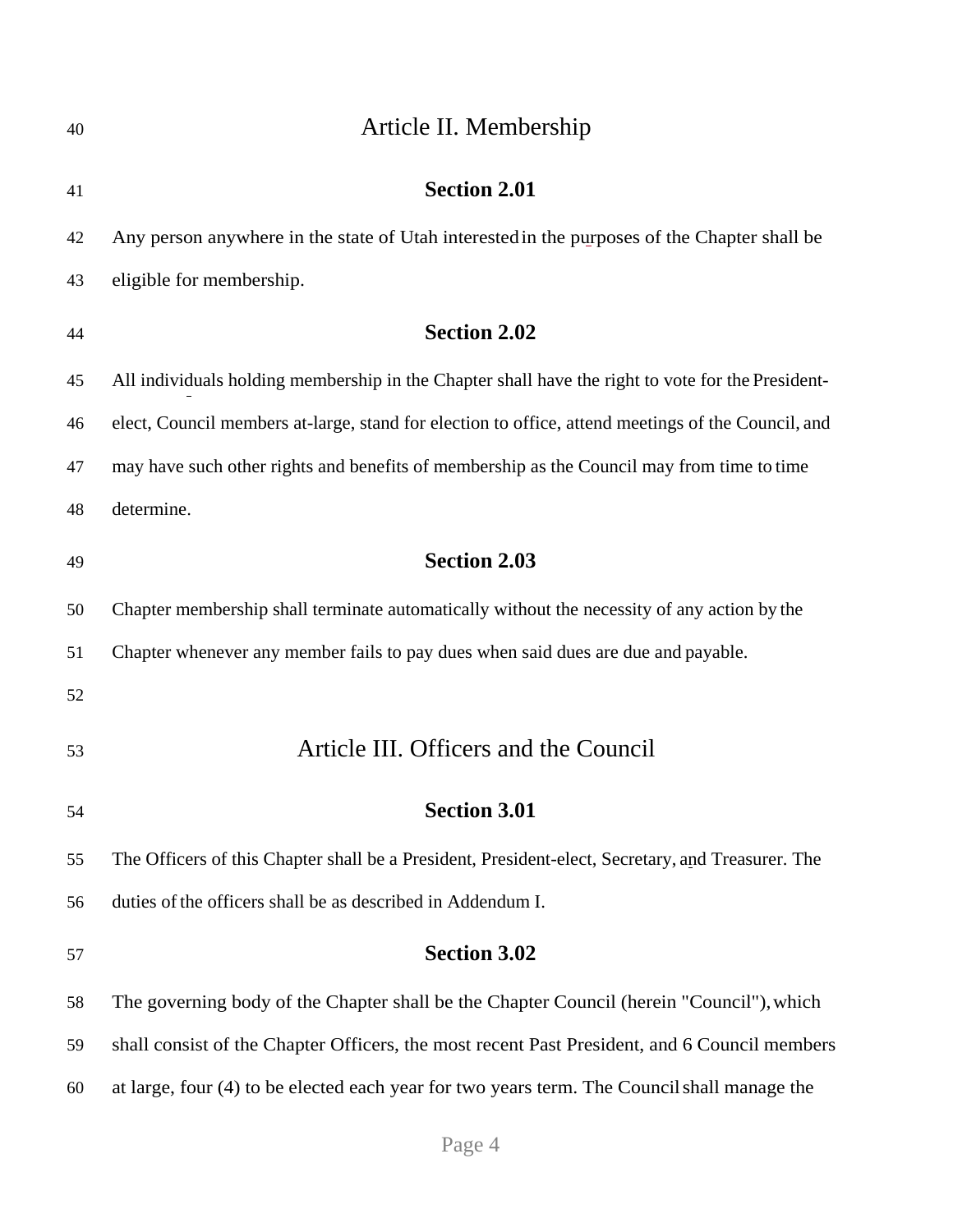| 61 | affairs of the Chapter and its actions shall follow the general policies of the Chapter. The       |
|----|----------------------------------------------------------------------------------------------------|
| 62 | president shall serve as presiding officer of the Council. The President-elect shall, in the       |
| 63 | absence of the President, serve as the presiding officer of the Council.                           |
| 64 | <b>Section 3.03</b>                                                                                |
| 65 | The President-elect shall serve for three (3) consecutive years on the Council as President-elect, |
| 66 | the President and as Past-President respectively. The members at-large shall have two (2) year     |
| 67 | terms.                                                                                             |
| 68 | <b>Section 3.04</b>                                                                                |
| 69 | The President, with the consent of the Council, shall appoint a Chapter Secretary from the         |
| 70 | Council. The Secretary may serve one two (2) year term with the option to be re-appointed          |
| 71 | for an additional two (2) year term upon reelection to the Council. The Secretary shall be         |
| 72 | responsible for providing the clerical and administrative support for the Council and              |
| 73 | ensuring that the actions of the Chapter are documented. See Addendum 1 for the Secretary's        |
| 74 | key responsibilities.                                                                              |
| 75 | <b>Section 3.05</b>                                                                                |
| 76 | The President, with the consent of the Council, shall appoint a Chapter Treasurer from the         |
| 77 | Council. The Treasurer may serve one two (2) year term with the option to be re-appointed          |
| 78 | for an additional two (2) year term upon election to the Council. The Treasurer shall be           |
| 79 | responsible for ensuring that the current financial records are maintained and reflect the         |
| 80 | financial condition of the Chapter. The financial records need to include cash, outstanding        |
| 81 | advances, investments, accounts receivable, and- other assets, accounts payable, and fund          |
| 82 | balances. See Addendum 1 for the Treasurer's key responsibilities.                                 |

# Page 5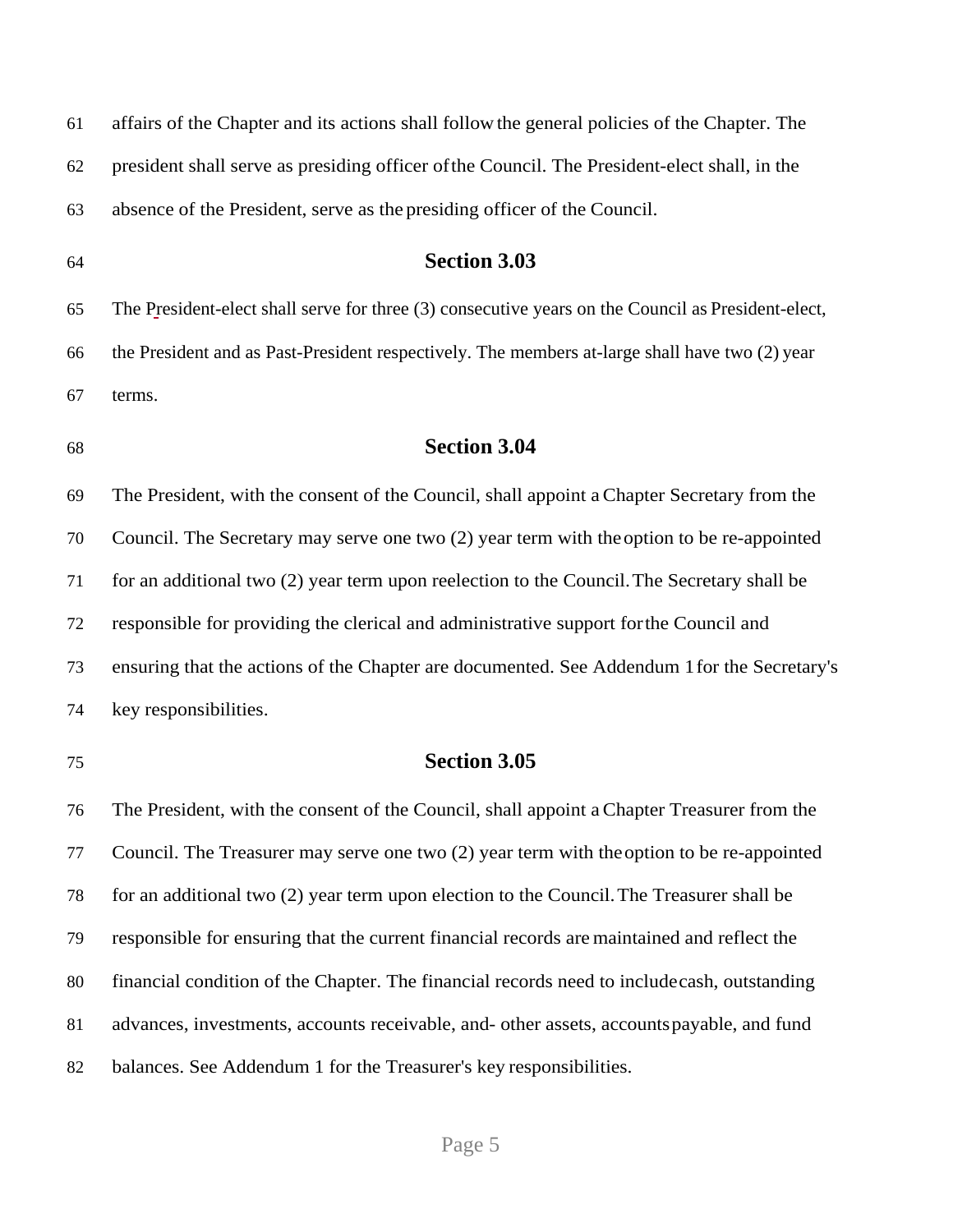| 83  | <b>Section 3.06</b>                                                                                 |
|-----|-----------------------------------------------------------------------------------------------------|
| 84  | Officers and Council members shall serve until their successors are elected or appointed to the     |
| 85  | office. The President shall make interim appointments to fill any vacancies on the Council. Any     |
| 86  | vacancy in the office of the President or President-elect shall be filled by an interim appointment |
| 87  | of the Council from among its own membership. All interim appointees shall serve until the next     |
| 88  | regular election.                                                                                   |
| 89  | <b>Section 3.07</b>                                                                                 |
| 90  | A simple majority of the Council members including the Officers shall constitute a quorum           |
| 91  | which is $50\% + 1$ of the Council membership                                                       |
| 92  | <b>Section 3.08</b>                                                                                 |
| 93  | All persons comprising the Council shall be members of the American Society for Public              |
| 94  | Administration or shall become members within thirty days after election or appointment and         |
| 95  | shall be Chapter members in good standing                                                           |
| 96  | <b>Section 3.09</b>                                                                                 |
| 97  | Council Officers shall attend meetings of the Council and all committee meetings in which they      |
| 98  | have been assigned either in person or by other electronic methods.                                 |
| 99  | <b>Section 3.11</b>                                                                                 |
| 100 | Council members shall be issued a show-cause notice at the end of the third consecutive meeting     |
| 101 | from which the Council member is absent in person or by means of other communication                |
| 102 | methods without informing the President or President-elect. Failure to respond adequately as        |
| 103 | deemed by the Council may result in removal from the Council. The Council by a two third $(2/3)$    |
| 104 | majority vote may reinstate or replace the removed member.                                          |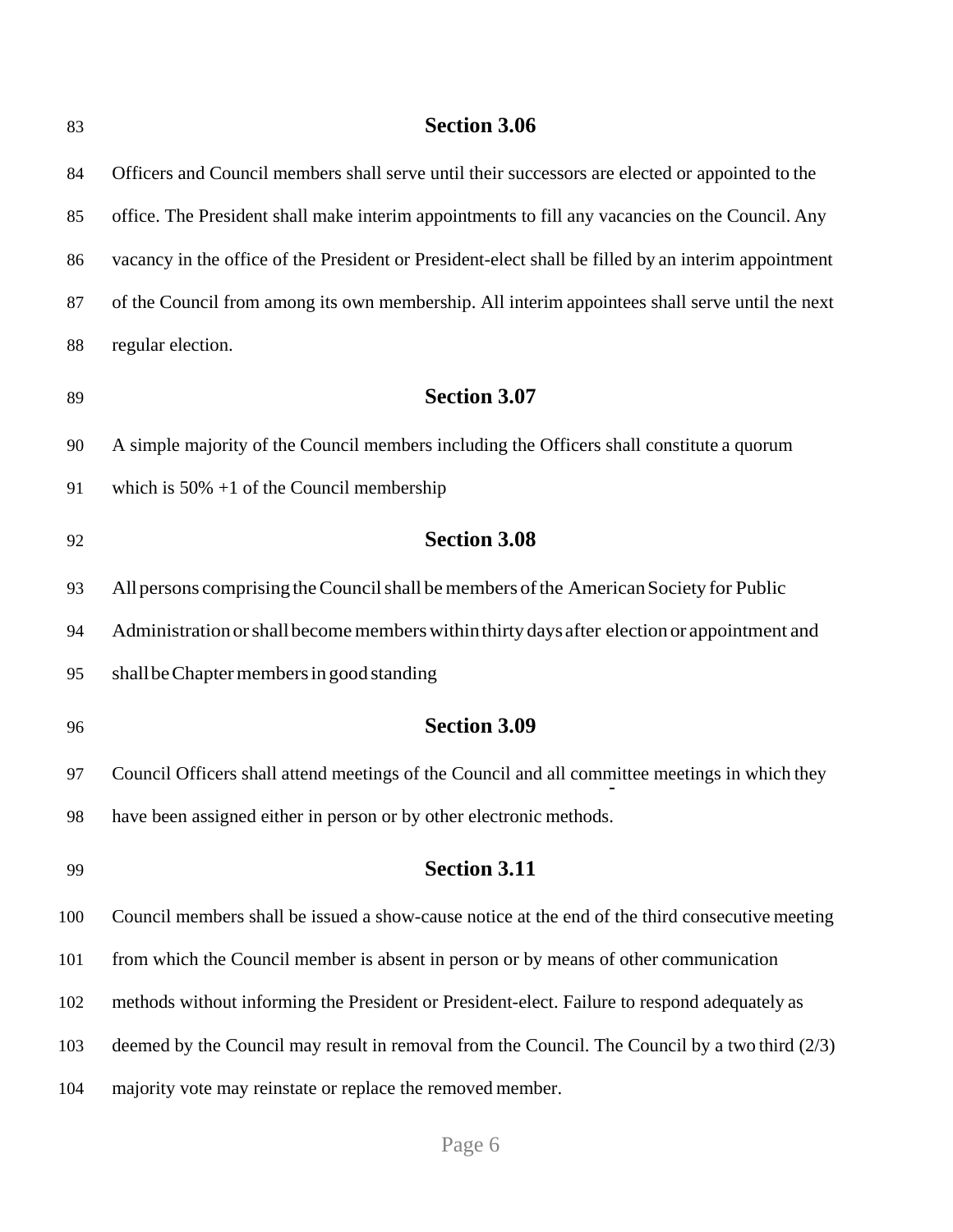<span id="page-6-0"></span>

| 105 | <b>Section 3.12</b>                                                                                  |
|-----|------------------------------------------------------------------------------------------------------|
| 106 | Officers and Council members at-large may resign from the Council by giving written notice to        |
| 107 | the President, specifying the date of such resignation. In the event of the President's resignation, |
| 108 | notice shall be given to the Secretary. The Council may remove an Officer or a Council member        |
| 109 | at-large by a two-third $(2/3)$ majority vote for violation of the ASPA Code of Ethics or any        |
| 110 | conduct that may cause damage to ASPA's standing as a public serving organization.                   |
| 111 |                                                                                                      |
| 112 | <b>Article IV. Nominations and Elections</b>                                                         |
| 113 | <b>Section 4.01</b>                                                                                  |
| 114 | The President-elect shall automatically succeed to the office of the President upon completion of    |
| 115 | the President's term. Only the President-elect and four (4) Council members shall be elected         |
| 116 | annually.                                                                                            |
| 117 | <b>Section 4.02</b>                                                                                  |
| 118 | Nominations for the President-elect and Council members-at-large shall be made by a                  |
| 119 | nominating committee. The nominating committee shall consist of the most recent Past-                |
| 120 | President, who is still a member and willing to serve plus two (2) regular members of the            |
| 121 | Council to be appointed by the President at least ninety (90) days before the annual meeting.        |
| 122 | <b>Section 4.03</b>                                                                                  |
| 123 | The nominating committee shall provide each Chapter member with an electronic ballot no less         |
| 124 | than thirty (30) calendar days prior to the annual meeting. The ballot shall include the candidates  |
| 125 | for President-elect and Council members at-large together with biographical information on each      |
| 126 | candidate.                                                                                           |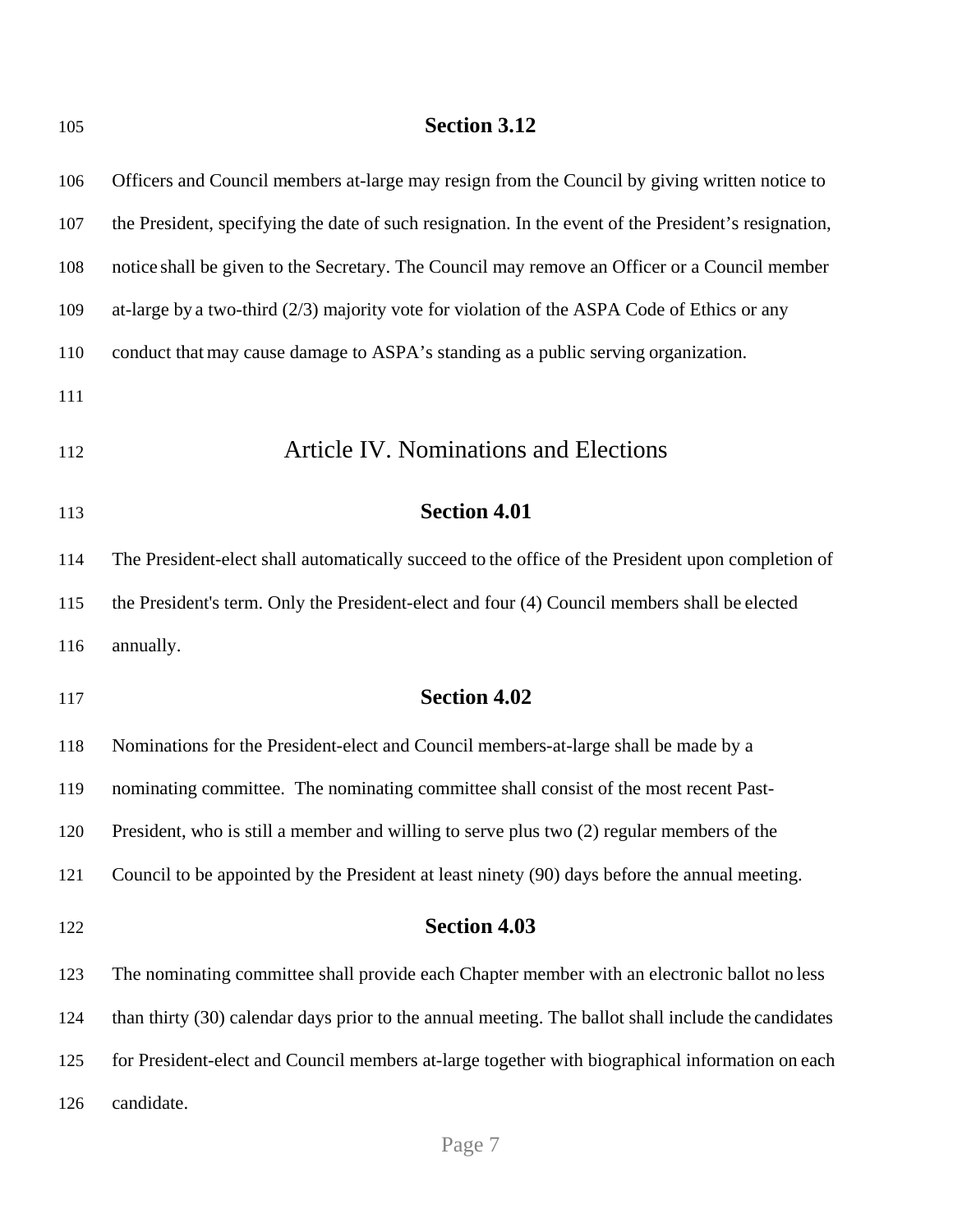| 127 | <b>Section 4.04</b>                                                                                |
|-----|----------------------------------------------------------------------------------------------------|
| 128 | Space shall be provided on the ballot for writing in the names of additional candidates. A write-  |
| 129 | in candidate must be willing to serve if elected.                                                  |
| 130 | <b>Section 4.05</b>                                                                                |
| 131 | The nominee receiving the highest number of votes for the President-elect position shall be        |
| 132 | elected. The top four (4) candidates running to become Council members shall be elected as         |
| 133 | members at-large.                                                                                  |
| 134 | <b>Section 4.06</b>                                                                                |
| 135 | In the event of a tie vote, the winner will be determined by the flip of a coin by the current     |
| 136 | President at a Council meeting                                                                     |
| 137 | <b>Section 4.07</b>                                                                                |
| 138 | The President shall announce the results of the elections at the annual meeting of the             |
| 139 | membership.                                                                                        |
| 140 | <b>Section 4.08</b>                                                                                |
| 141 | The President shall serve for a term of one $(1)$ year. The Council members shall have two $(2)$   |
| 142 | year terms and will serve until their successors are elected. The terms of the Council members at- |
| 143 | large and the Officers shall start on July 1.                                                      |
| 144 | <b>Section 4.09</b>                                                                                |
| 145 | The incumbent President shall start a transition process after the annual meeting which shall      |
| 146 | include but not limited to updating banking documents, meetings and events schedule, transfer of   |
| 147 | ASPA records and documents. The final handover shall take place at the first Council meeting       |
| 148 | following the annual meeting.                                                                      |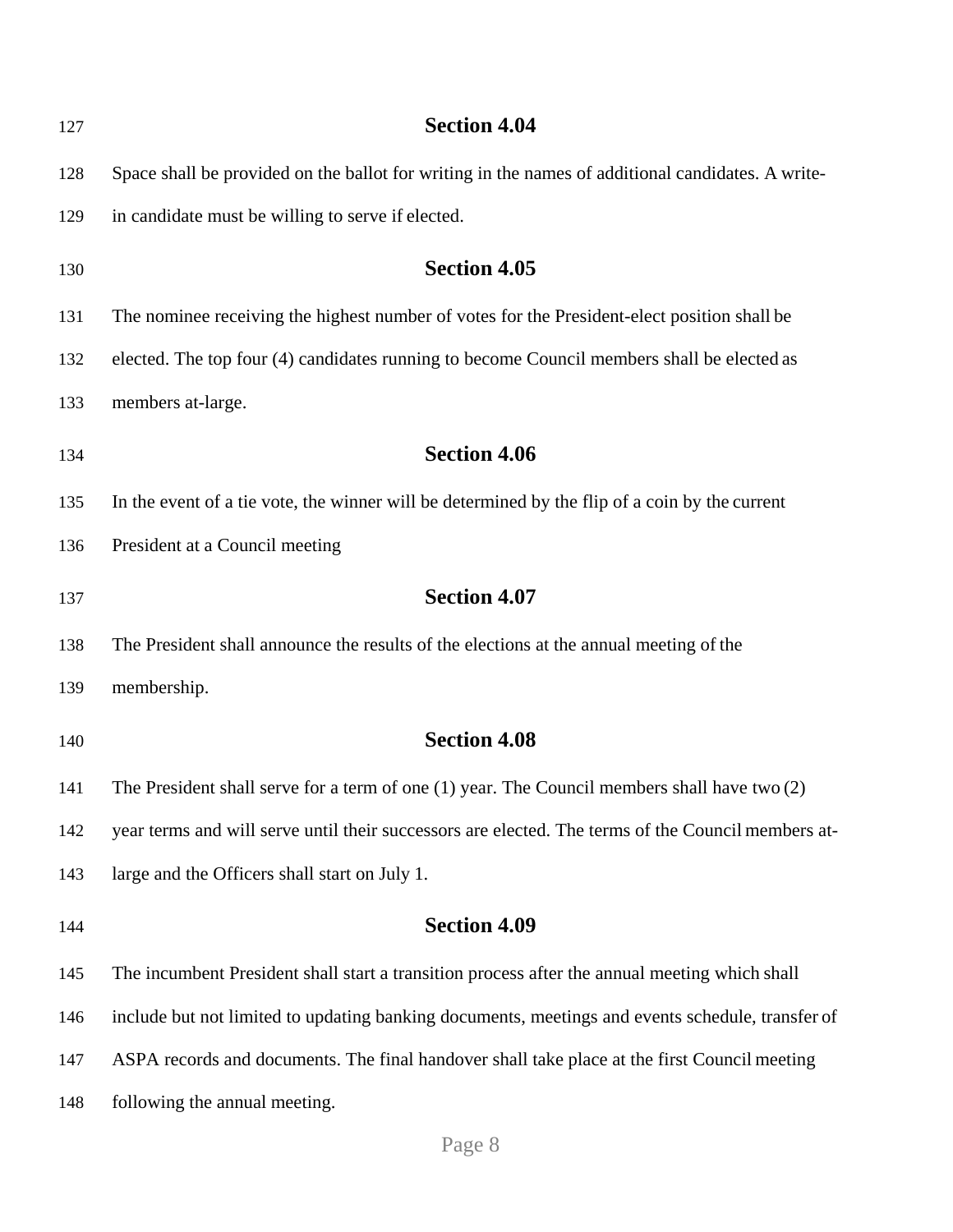<span id="page-8-1"></span><span id="page-8-0"></span>

| 149 |                                                                                                |
|-----|------------------------------------------------------------------------------------------------|
| 150 | Article V. Meetings and Programs                                                               |
| 151 | <b>Section 5.01</b>                                                                            |
| 152 | This Chapter shall hold at least four program activities during the designated Chapter year,   |
| 153 | including the annual meeting of the membership.                                                |
| 154 | <b>Section 5.02</b>                                                                            |
| 155 | The annual meeting of the membership shall be held during the second quarter of every          |
| 156 | year. The meeting time and place shall be decided by the Council.                              |
| 157 | <b>Section 5.03</b>                                                                            |
| 158 | Other meetings and programs of the Chapter shall be held at times and places designated by the |
| 159 | President of the Council.                                                                      |
| 160 | <b>Section 5.04</b>                                                                            |
| 161 | Chapter members shall be given at least thirty (30) calendar days electronic notice in writing |
| 162 | of the time, place, and the scheduled business to be considered at the annual meeting of the   |
| 163 | membership.                                                                                    |
| 164 | <b>Section 5.05</b>                                                                            |
| 165 | The President or Council may call a special meeting of the membership.                         |
| 166 |                                                                                                |
| 167 | <b>Article VI. Committees and Advisors</b>                                                     |
| 168 | <b>Section 6.01</b>                                                                            |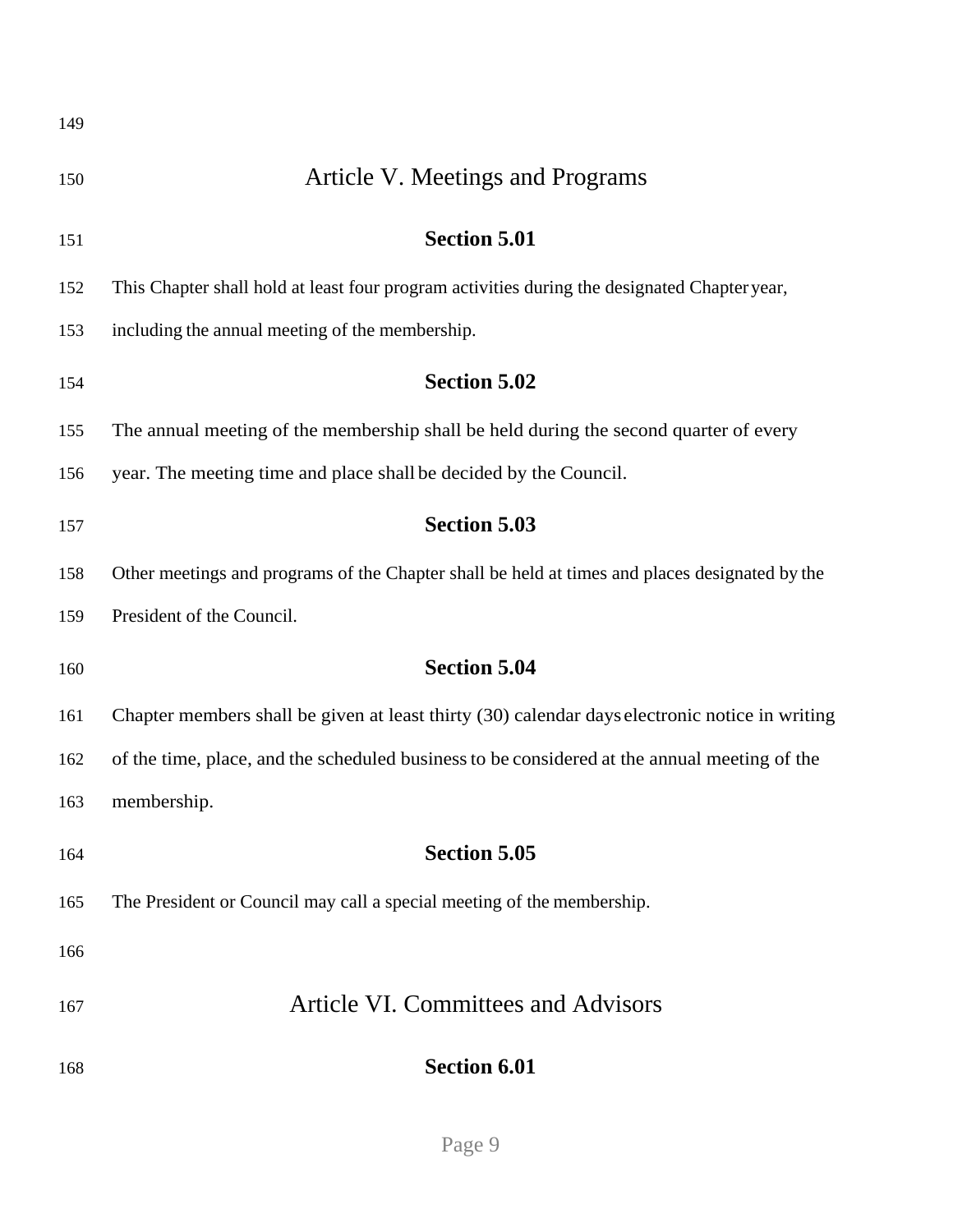<span id="page-9-1"></span><span id="page-9-0"></span>

|     | The Council may establish committees for various purposes. Committee chairs and members           |
|-----|---------------------------------------------------------------------------------------------------|
| 170 | shall be appointed by the President. All such committees shall terminate at the end of their      |
| 171 | appointed term.                                                                                   |
| 172 | <b>Section 6.02</b>                                                                               |
| 173 | The Council by majority vote may disestablish a committee when the committee no longer meets      |
| 174 | its intended purposes or has completed its assignment.                                            |
| 175 | <b>Section 6.03</b>                                                                               |
| 176 | The Council may appoint an advisor to the Council. The advisor shall be a non-voting member       |
| 177 | of the Council. The advisor shall provide the Council with objective opinion and input on         |
| 178 | Chapter initiatives and programs in furthering the Chapter's mission.                             |
| 179 |                                                                                                   |
|     |                                                                                                   |
| 180 | <b>Article VII Section</b>                                                                        |
| 181 | <b>Section 7.01</b>                                                                               |
| 182 | The Council may establish Chapter sections in conjunction with sections of the American           |
| 183 | Society for Public Administration or, whenever 10 Chapter members so request. The                 |
| 184 | members of said sections shall elect a Chairperson, with approval of the Council                  |
| 185 |                                                                                                   |
| 186 | Article VIII Fee                                                                                  |
| 187 | <b>Section 8.01</b>                                                                               |
| 188 | The portion of the national membership dues designated for rebate to the Chapter shall constitute |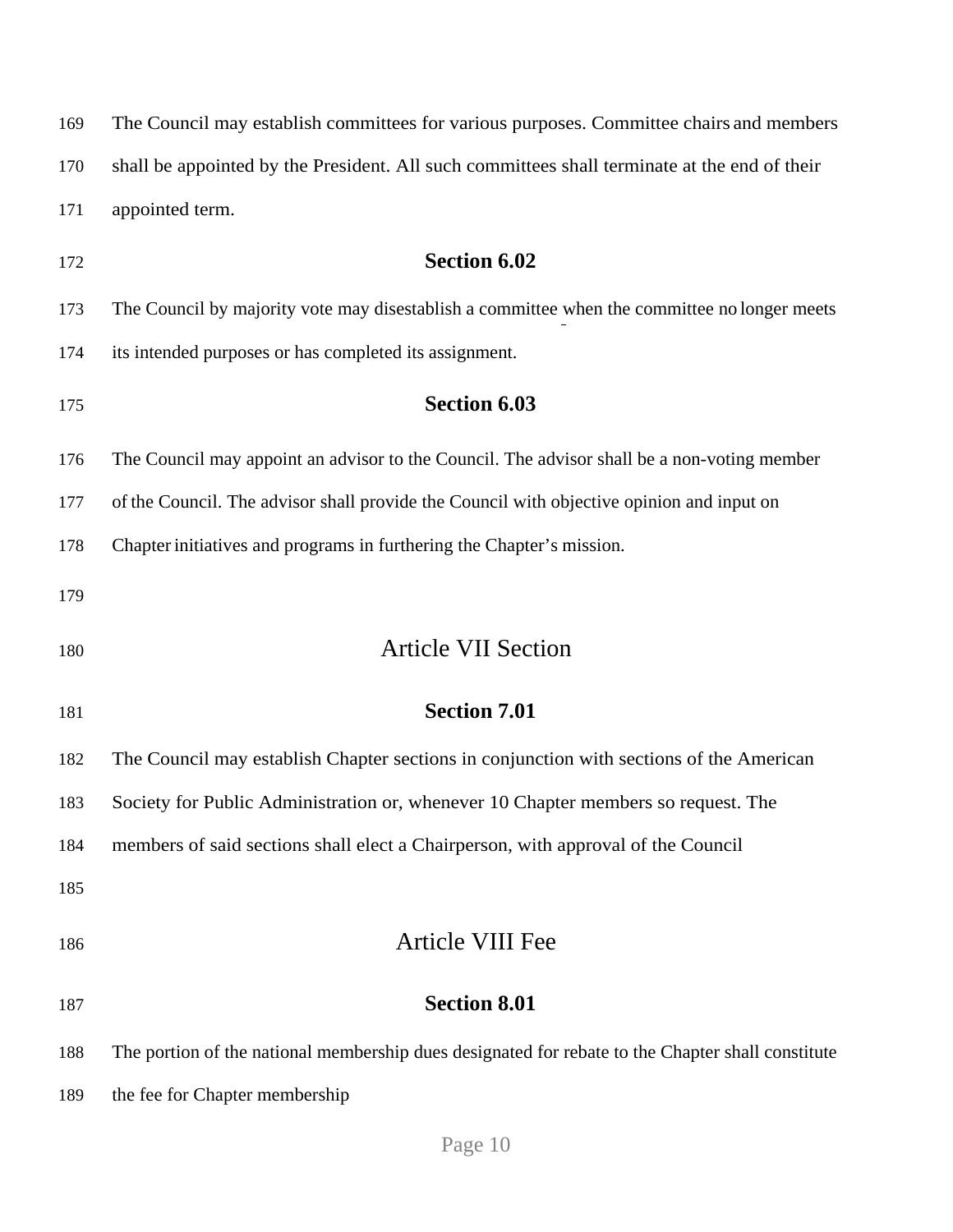<span id="page-10-0"></span>

| 190 | <b>Section 8.02</b>                                                                           |
|-----|-----------------------------------------------------------------------------------------------|
| 191 | Other fees as deemed necessary for Chapter programs and events may be assessed by the         |
| 192 | Council                                                                                       |
| 193 |                                                                                               |
| 194 | <b>Article IX. Amendments</b>                                                                 |
| 195 | <b>Section 9.01</b>                                                                           |
| 196 | Amendments to this Constitution may be made in the following manners:                         |
| 197 | a) Amendments may be proposed by the Council or the Chapter membership. Such                  |
| 198 | proposed amendments are to be submitted to the Chapter membership via electronic              |
| 199 | ballot for voting thirty (30) days prior to the annual meeting and such proposed              |
| 200 | amendments may be adopted by a two-thirds vote of the responding members.                     |
| 201 | b) Amendments proposed by the Chapter membership shall have at least 10% Chapter              |
| 202 | members signing the amendment proposal and submitting it to the Council sixty (60)            |
| 203 | days prior to the annual meeting for electronic voting in accordance with Article IX,         |
| 204 | Section 9.01(a) of this Constitution.                                                         |
| 205 | <b>Section 9.02</b>                                                                           |
| 206 | Consistent with inclusion of this Chapter in the group federal income tax exemption ruling of |
| 207 | the American Society for Public Administration (identify by the Internal Revenue Service as   |
| 208 | Group Exemption Number 3155), all amendments to the Chapter Constitution which may be         |
| 209 | made from time to time shall be submitted to the American Society for Public                  |
| 210 | Administration for its approval.                                                              |
| 211 | Article X. Ratification                                                                       |

<span id="page-10-1"></span>Page 11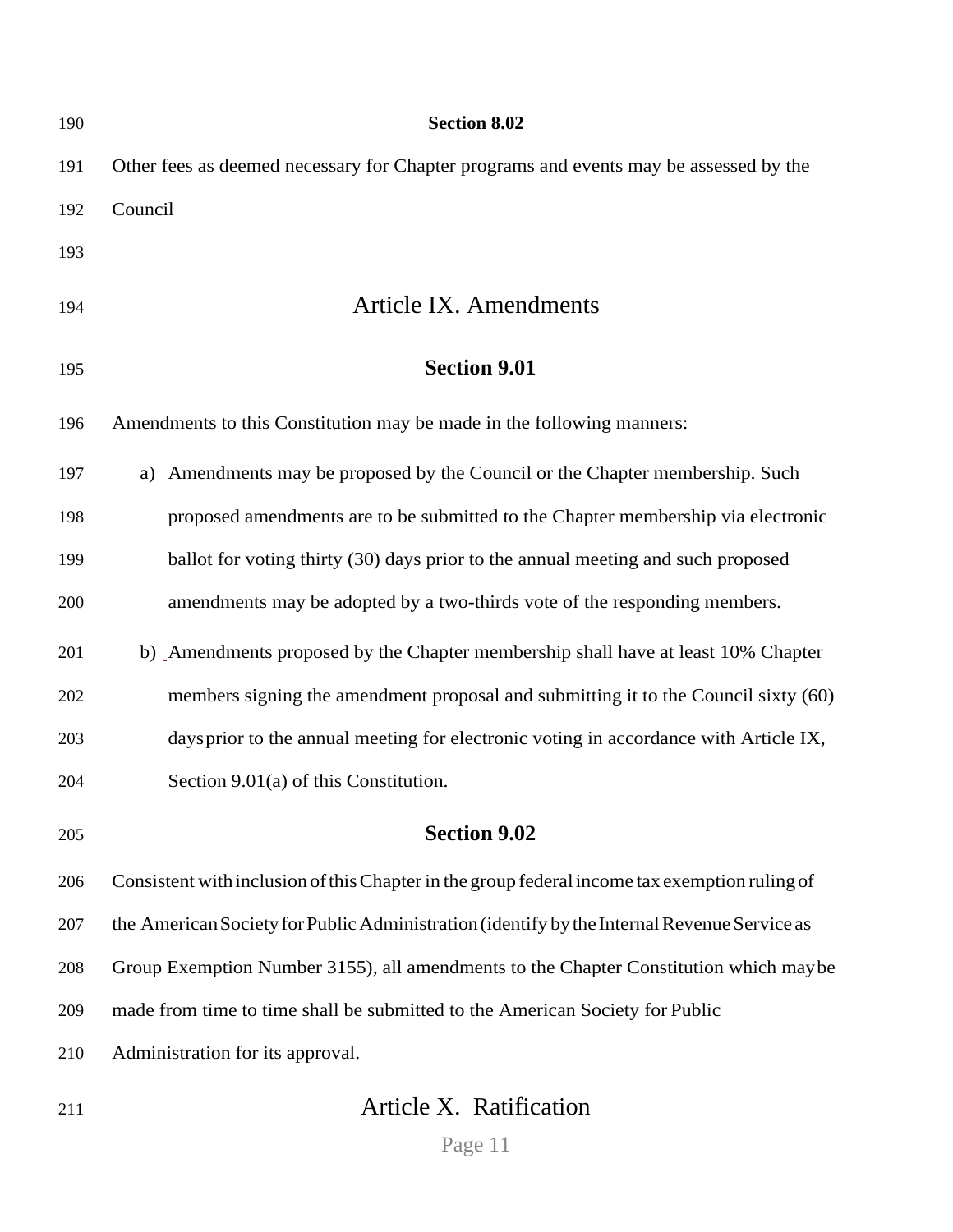<span id="page-11-0"></span>

| 212 | <b>Section 10.01</b>                                                                                 |
|-----|------------------------------------------------------------------------------------------------------|
| 213 | This Constitution shall be considered ratified upon approval of the Chapter membership and           |
| 214 | American Society of Public Administration.                                                           |
| 215 |                                                                                                      |
| 216 | <b>Article XI. Miscellaneous Provisions</b>                                                          |
| 217 | <b>Section 11.01</b>                                                                                 |
| 218 | No part of the net earnings of the Chapter shall inure to the benefit of, or be distributable to any |
| 219 | director or officer of the Chapter, or any other private person, except that the Chapter shall be    |
| 220 | authorized and empowered to pay reasonable compensation for services rendered to or for the          |
| 221 | Chapter and to make payments and distributions in furtherance of the purposes set forth herein       |
| 222 | above.                                                                                               |
| 223 | <b>Section 11.02</b>                                                                                 |
| 224 | No substantial part of the activities of the Chapter shall be the carrying on of propaganda, or      |
| 225 | otherwise attempting to influence legislation (except as otherwise permitted by Section 501(h)       |
| 226 | of the Code, and the Chapter shall not participate in, or intervene in (including the publishing or  |
| 227 | distribution of statements concerning) any political campaign on behalf of or inopposition to        |
| 228 | any candidate for public office. Notwithstanding any other provision of these article s, the         |
| 229 | Chapter shall not carry on any other activities not permitted to be carried on (a) by any            |
| 230 | organization exempt from federal income tax under Section $501(c)(3)$ of the Code, or (b) by any     |
| 231 | organization contributions to which are deductible under Section $170(c)(2)$ of the Code.            |
| 232 |                                                                                                      |
| 233 | In the event of dissolution or final liquidation of the Chapter, after paying or making provision    |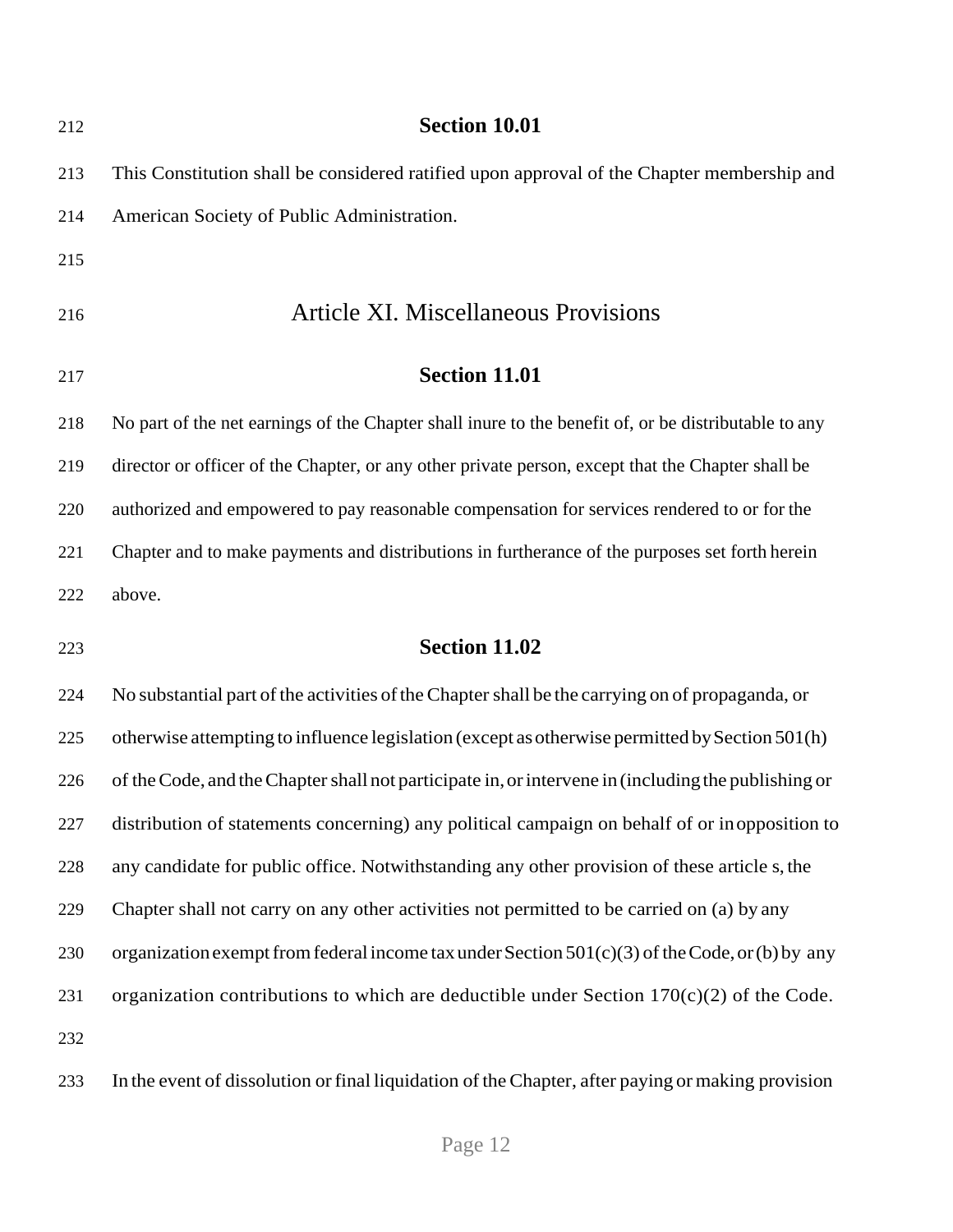| 234 | for the payment of all of the liabilities and obligations of the Chapter and for necessary expenses |
|-----|-----------------------------------------------------------------------------------------------------|
| 235 | thereof, all of the remaining assets and property of the Chapter shall be distributed to the        |
| 236 | American Society for Public Administration provided it remains organized and operate                |
| 237 | exclusively for charitable or educational purposes as shall at the time qualify as an exempt        |
| 238 | organization under Section $501(c)(3)$ of the Code, and if not, to an organization which does so    |
| 239 | qualify. In no event shall any of such assets or property be distributed to any director officer or |
| 240 | to any private individual.                                                                          |
| 241 | <b>Section 11.03</b>                                                                                |
| 242 | The annual fiscal year of the Chapter shall begin January 1 and end December 31. The                |
| 243 | taxpayer identification number assigned by the Internal Revenue Services to this Chapter is         |
| 244 | 52-1226 432.                                                                                        |
| 245 |                                                                                                     |
|     |                                                                                                     |

Adopted by the organization meeting of March 6, 2000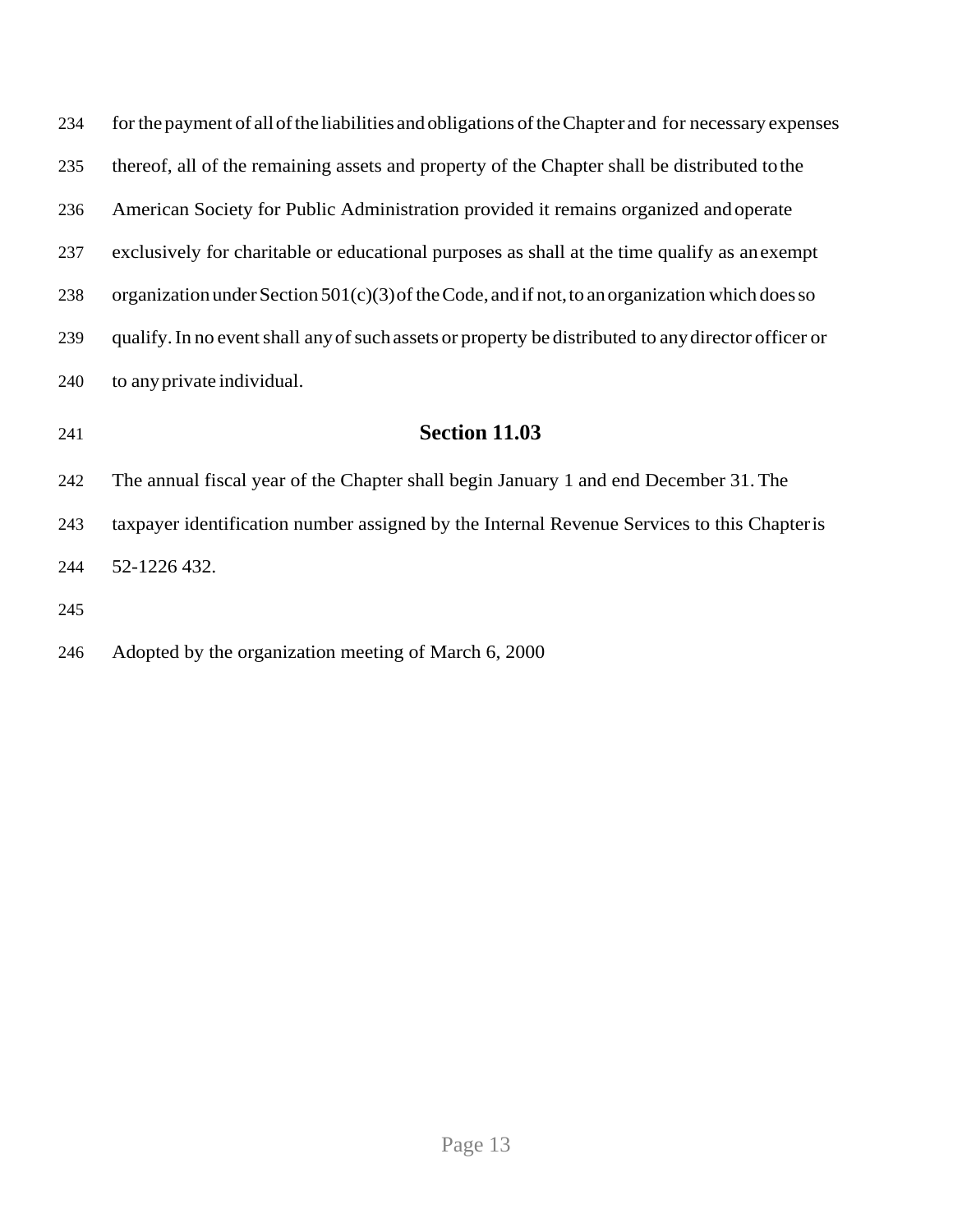# ADDENDUM 1. KEY RESPONSIBILITIES OF THE CHAPTER OFFICERS

#### Article III. Officers

### Section 3.01

PRESIDENT: The President is the senior volunteer leader of the Chapter. The President oversees efforts to build and maintain a strong chapter by setting goals and expectations for the Chapter and cultivating leadership among individual Chapter Officers. The key responsibilities of the President include:

- (a) Work with leaders and Chapter members to develop professional development programming that will appeal to Chapter members.
- (b) Work with the ASPA liaison to establish the guiding principles, policies, and mission for the organization. For example, initiate a regular review of the Chapter's Strategic Plan, Mission, and Performance Measures in order to keep them fresh and relevant.
- (c) Oversee the budget of the Chapter and assume ultimate responsibility for the integrity of its finances.
- (d) Lead and facilitate Chapter meetings by making sure that the agenda is closely followed and every Officer has the opportunity to participate in discussions.
- (e) Work with the nominating committee to identify and recruit new board members who bring important skills and knowledge to the Chapter.
- (f) Guide the work of the Chapter to secure new and renewing members for ASPA.
- (g) Speak for the Board in the event of a controversy or crisis; oversee the development of communications policies; and work to promote the work of the organization in conversations, speeches, interviews, and other day-to-day activities.

#### Section 3.02

PRESIDENT- ELECT: The President-Elect is to preside in the Chapter President's absence and prepares to assume the office of the Chapter President. The key responsibilities of the President-Elect include: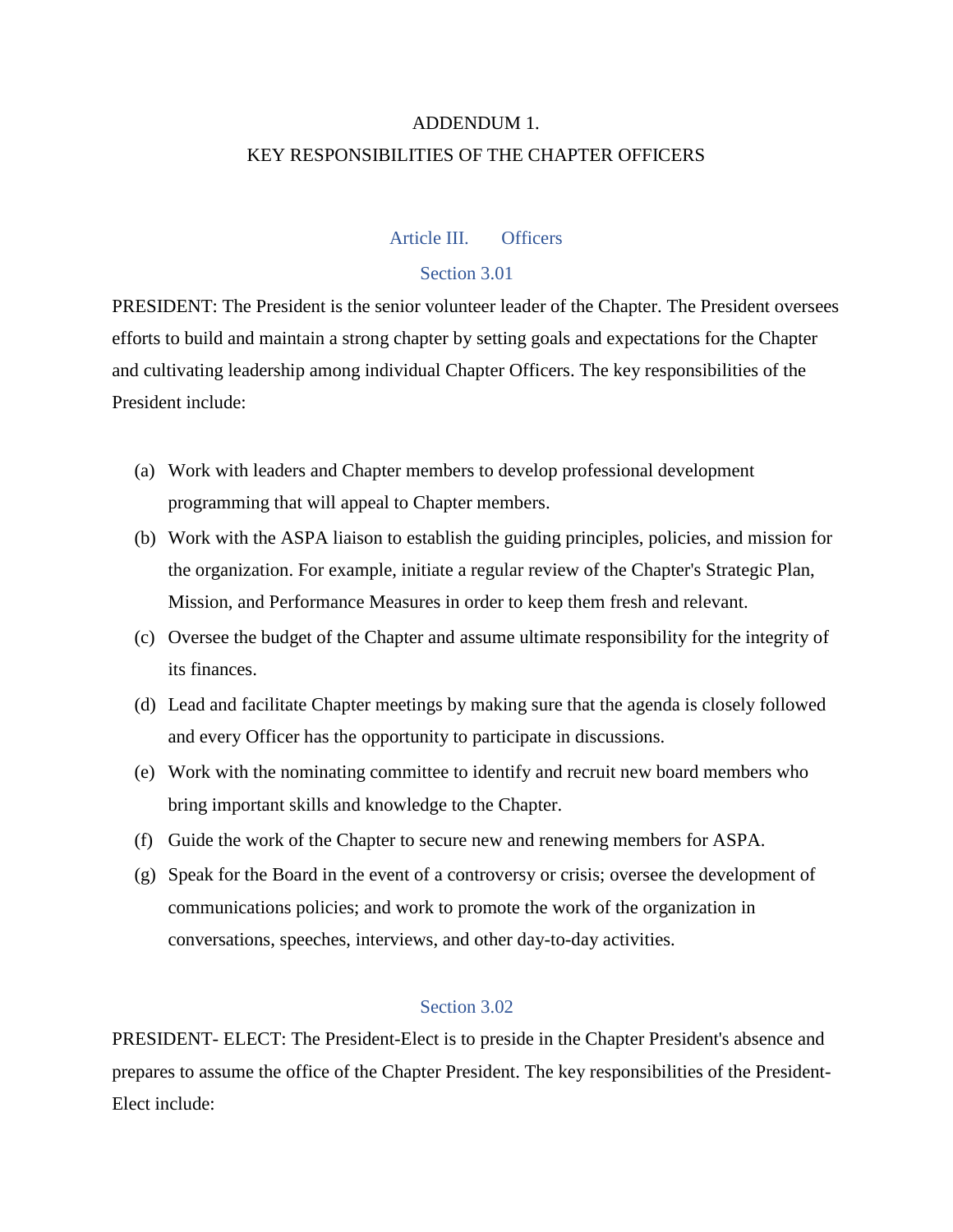- (a) Attend all Chapter meetings.
- (b) Carry out special assignments as requested by the Chapter President.
- (c) Understand the responsibilities of the Chapter President and be able to perform these duties in the President's absence.
- (d) Report on executive leadership activities at Chapter meetings.
- (e) Participate as a vital part of the Chapter leadership
- (f) Fill the office of Chapter President should that office become vacant, and subsequently fill the office of President for a regular term as is entitled to the President-Elect.
- (g) Assist the Chapter President in the execution of his or her duties.
- (h) Coordinate with the Liaison, activities between ASAP National and Chapter.
- (i) Provide a report at Chapter meeting of his or her activities since the previous Chapter meeting.
- (j) Perform any other duties as assigned by the Chapter President.

#### Section 3.03

SECRETARY: The Secretary shall provide the Chapter's clerical and administrative support and ensure that actions of the Chapter are documented. The key responsibilities of the Secretary include:

#### (a) Council Meetings

- *(i) In advance of Council meetings*
- 1) Work with President, and other Officers as needed, to draft the agenda and packet (at least 7 days prior to the meeting).
- 2) Email agenda and packet to the Council (at least 3 days prior to the meeting).

#### *(ii) At Council meetings*

- 1) Provide copies of the agenda and packet to the Council.
- 2) Take minutes.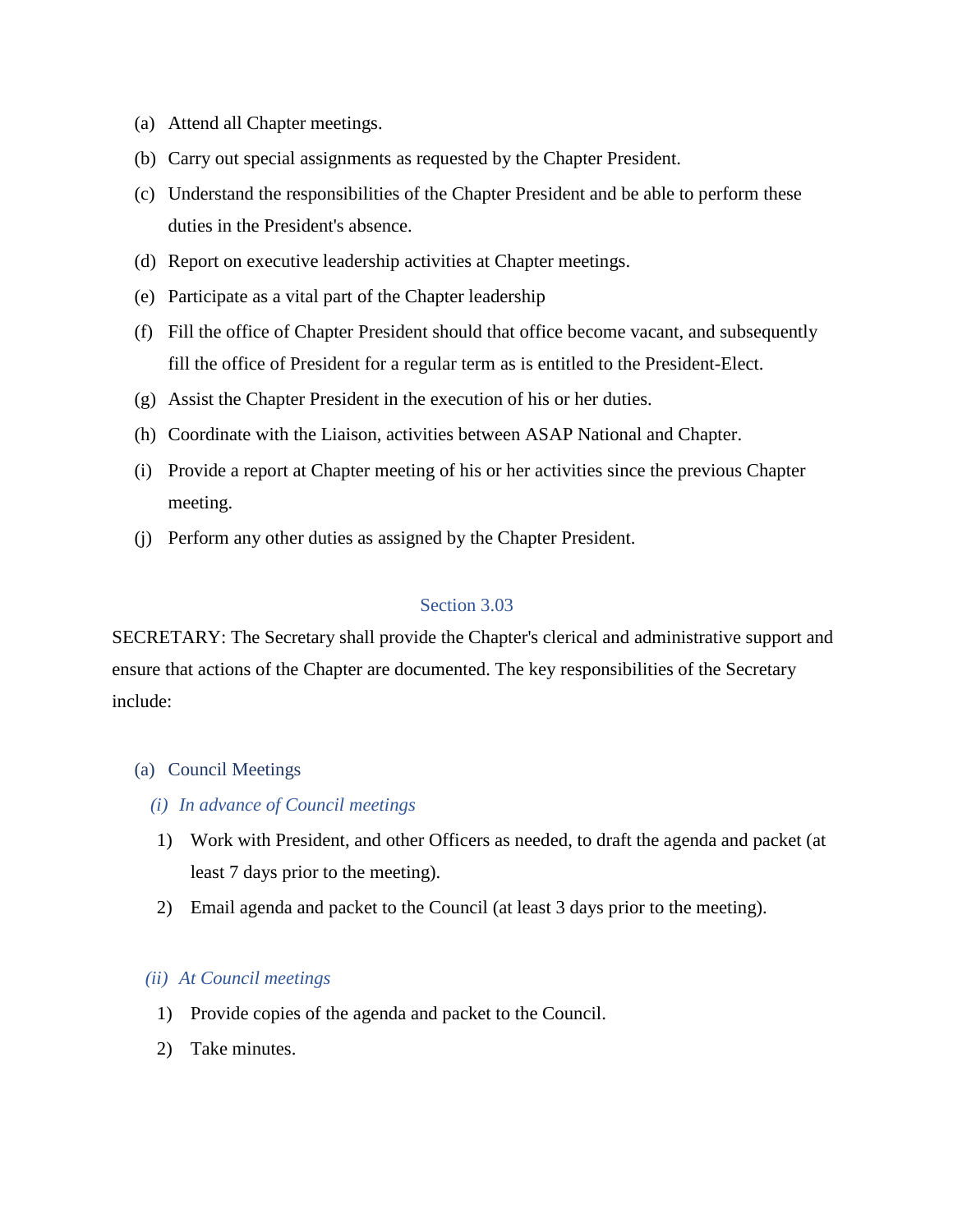#### *(iii) After Council meetings*

- 1) Prepare and provide draft minutes to Officers (within 2 weeks of the meeting).
- 2) File the approved minutes.
- 3) File the official list of Council members.

#### (b) Chapter Meetings

#### *(i) In advance of Chapter meetings*

- 1) Work with Council to solidify meeting dates and meeting topics and notice them on the Chapter's social media sites.
- 2) Work with Officers, and others as needed, to ready the agenda and packet including presentations.
- 3) Distribute the meeting notice to Chapter members and friends.
- 4) Receive and track RSVPs.
- 5) Create pre-printed sign-in sheet and pre-printed nametags.

#### *(ii) At the Chapter meetings*

- 1) Arrive early to help set up including setting up presentations.
- 2) Provide paper copies of the agenda and packet.
- 3) Assist in welcoming Chapter members and friends and signing them in.
- 4) Assist in receiving payment and distributing nametags
- 5) Take minutes.

#### *(iii) After the Chapter Meetings*

- 1) Prepare the draft minutes for Officer approval. Post the approved minutes and copies of the presentations to the ASPA website (within 2 weeks of the meeting).
- 2) File the approved minutes.
- 3) File the official list of Chapter members.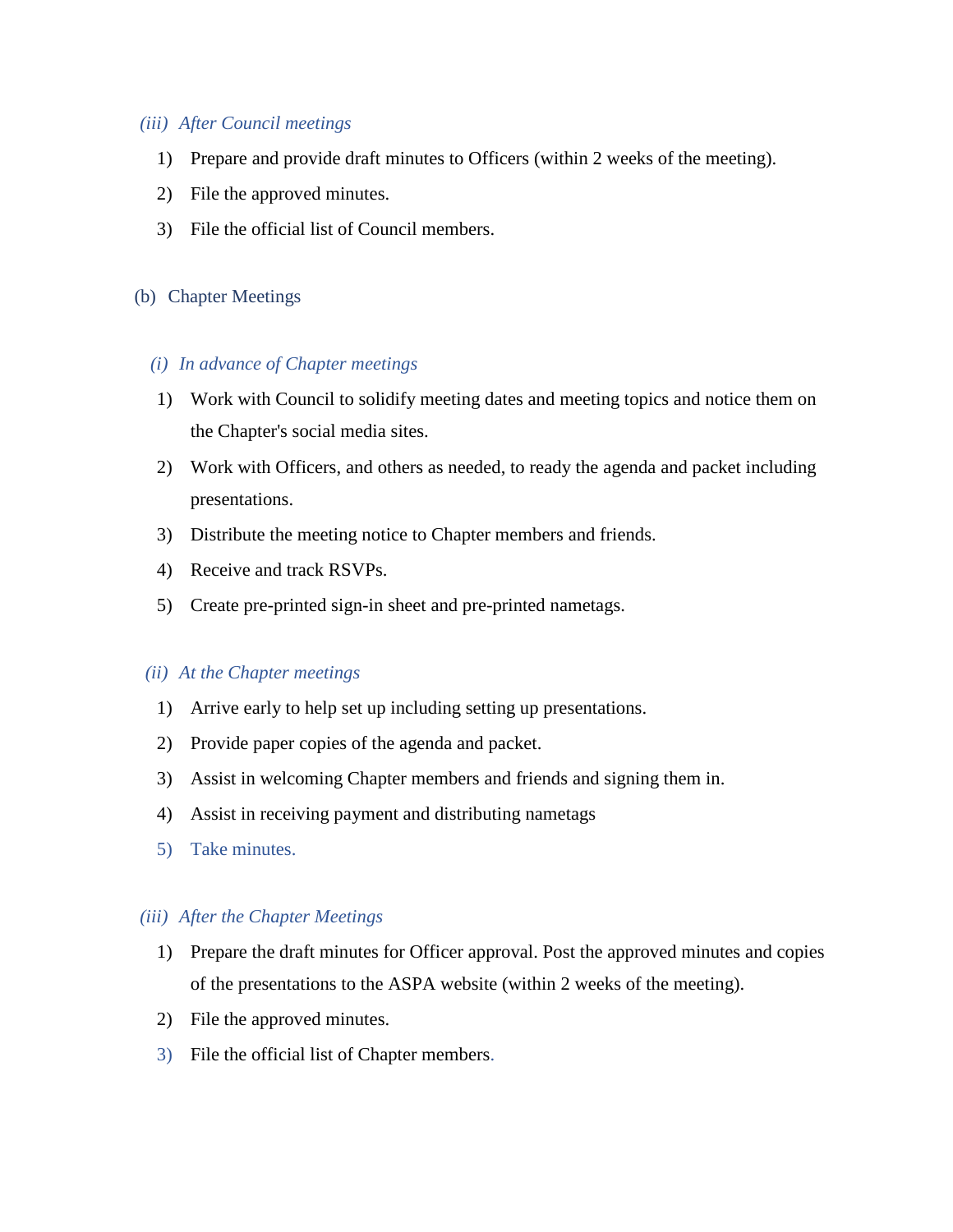#### Section 3.04

TREASURER: The Treasurer shall ensure that the current financial records are maintained and reflect the financial condition of the Chapter. The financial records need to include cash, outstanding advances, investments, accounts receivable and other assets, accounts payable, and fund balances. The key responsibilities for the Treasurer include:

- (a) Have general charge of the financial affairs of the Chapter (subject to the direction and control of the Chapter).
- (b) Collect and receive all money due or belonging to the Chapter and provide receipts.
- (c) Disburse or obtain authorization for disbursement of Chapter funds as may be directed by the Chapter, creating and securing proper vouchers for such disbursements.
- (d) Keep and maintain adequate and correct accounts of the Chapter's properties and business transactions of the Chapter's bank account at the University Federal Credit Union or other financial institution as decided by the Council.
- (e) Prepare and submit to the American Society of Public Administration all end of fiscal year financial and leadership reports to include the Financial Information Form.
- (f) Render to the Council at each Council meeting, or whenever requested, and at each annual meeting, an account of any and/or all transactions as treasurer and of the financial condition of the Chapter.